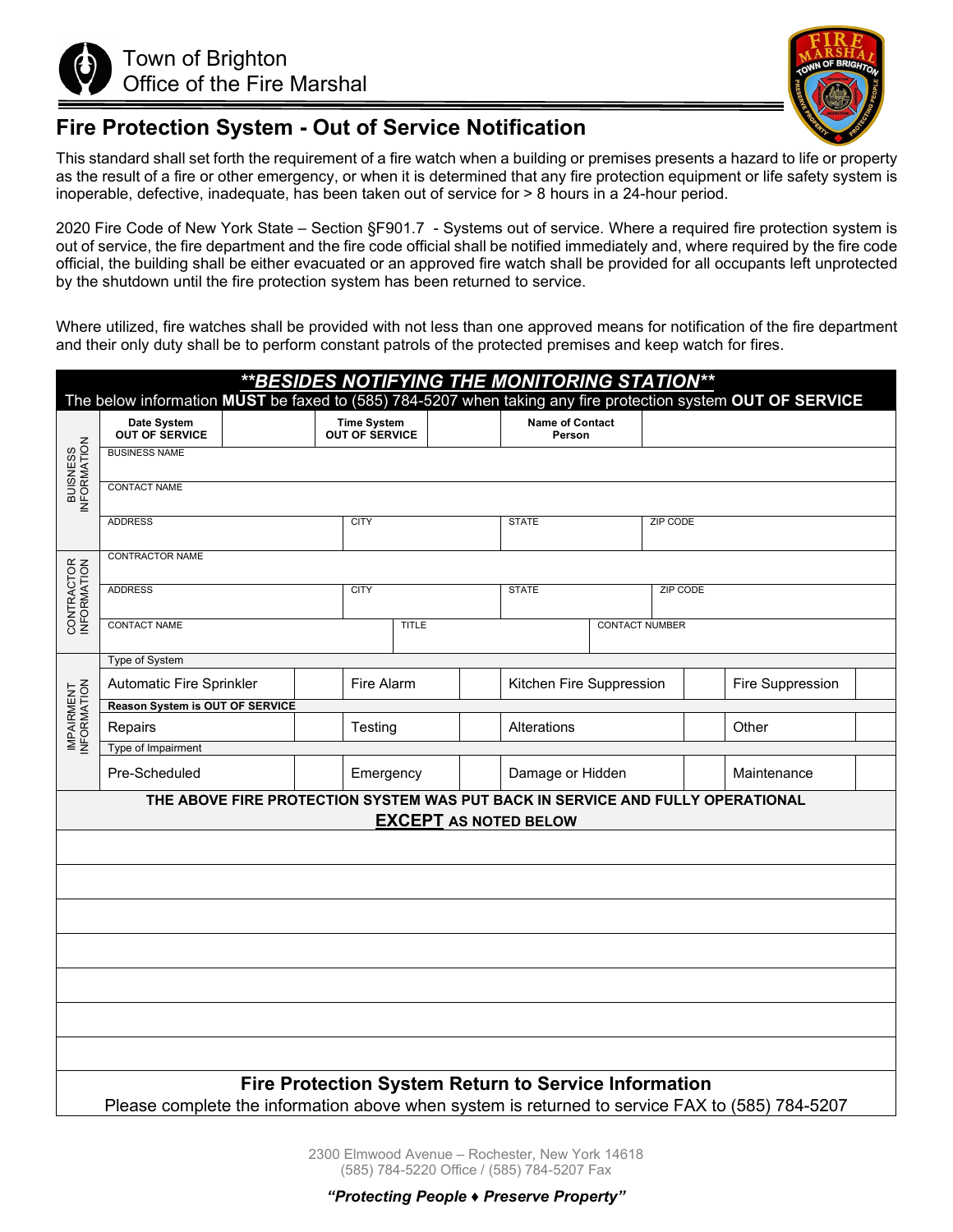# **Fire Protection System - Out of Service Notification Procedures**

### **Purpose**

There are periods of time in which fire protection systems including fire sprinklers, fire alarm, special protection system, kitchen hood systems and others may experience system impairments. The purpose of this procedure is to provide guidance on how to prepare for and plan for a system impairment. Fires that occur during a fire protection system impairment have a greater chance of causing major damage. Therefore, it is necessary to minimize the duration and scope of the impairment and to provide for alternate protection measures during the service or repair.

#### **Scope**

It is the responsibility of the building owner or designee to develop and implement an effective Fire Protection Impairment Procedure. Fire protection impairment procedures specific to your organization should be updated annually and include staff training, methods of monitoring and documentation, open communication between your staff, occupants, contractors, the fire department, and the insurance company.

### **Code Requirements**

**§F901.7 Systems out of service.** Where a required fire protection system is out of service, the fire department and the fire code official shall be notified immediately and, where required by the fire code official, the building shall be either evacuated or an approved fire watch shall be provided for all occupants left unprotected by the shutdown until the fire protection system has been returned to service. Where utilized, fire watches shall be provided with at least one approved means for notification of the fire department and their only duty shall be to perform constant patrols of the protected premises and keep watch for fires.

**§F901.7.1 Impairment coordinator.** The building owner shall assign an impairment coordinator to comply with the requirements of this section. In the absence of a specific designee, the owner shall be considered the impairment coordinator.

**§F901.7.2 Tag required.** A tag shall be used to indicate that a system, or portion thereof, has been removed from service.